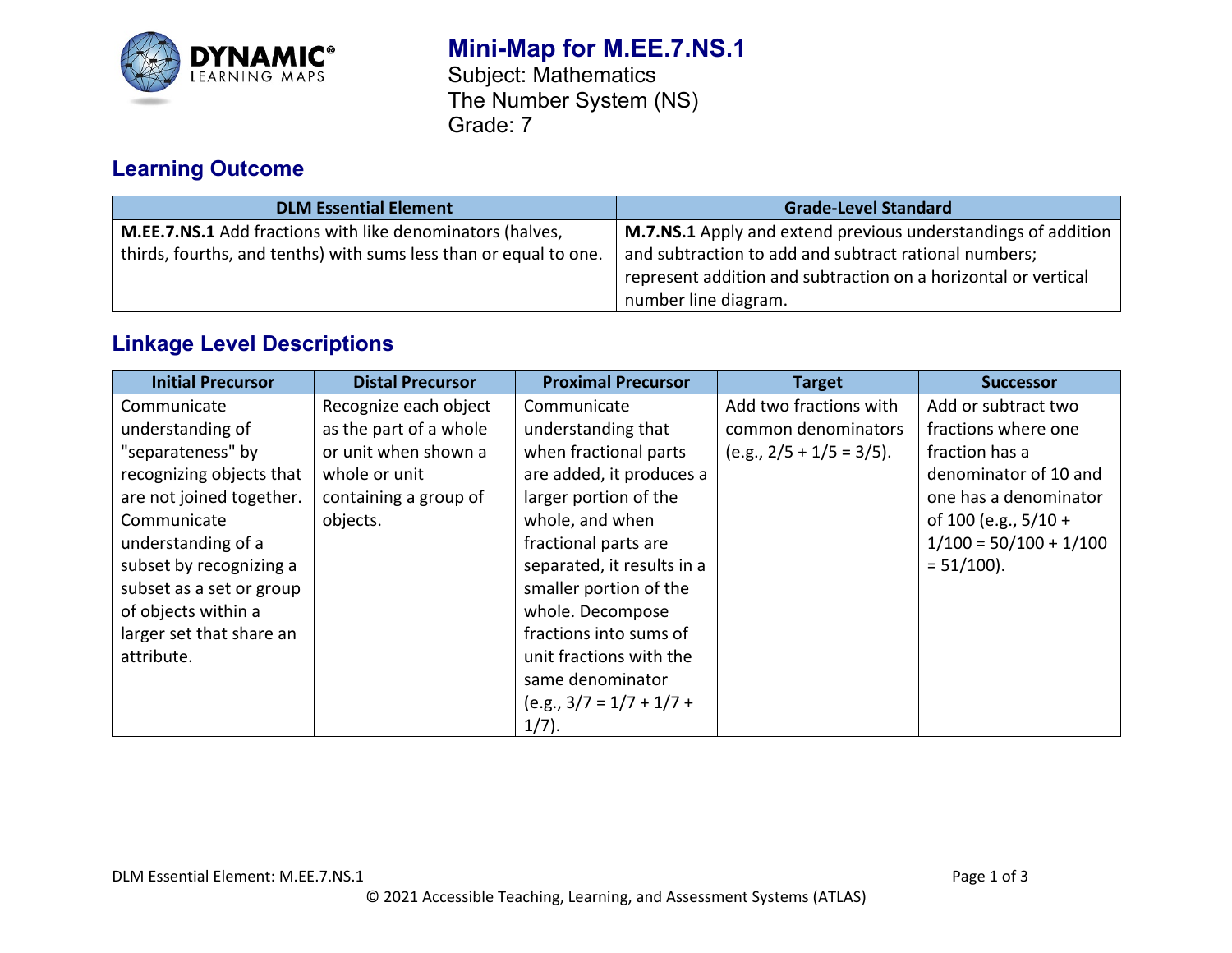## **Initial Precursor and Distal Precursor Linkage Level Relationships to the Target**

Adding fractions requires a student to be able to recognize that two or more sets or groups of items exist. Work on this skill using a variety of sets. Help students recognize when items are grouped together into a set or separated out. As educators present a set, label it (e.g., two balls, one marker, three CDs), count the items, label it again, and encourage students to use numerals to label and count the separate sets. Use tools like the ten-frame to point out whole and parts (e.g., a row of 5 dots and a row of 4 dots are parts or subsets of 9).

### *How is the Initial Precursor related to the Target? How is the Distal Precursor related to the Target?*

As students begin to understand labeling, counting small sets, and recognizing wholes and parts of objects and sets, use a variety of tools (e.g., ten-frames, egg cartons, a collection of items in a category [clothes: shoes, socks, pants], your hands) to label and count the sets, and label and count the subsets.



### **Instructional Resources**

**Released Testlets**

See the [Guide to Practice Activities and Released Testlets.](https://dynamiclearningmaps.org/sites/default/files/documents/Manuals_Blueprints/Guide_to_Practice_Activities_and_Released_Testlets.pdf)

### **Using Untested (UN) Nodes**

See the document [Using Mini-Maps to Plan Instruction.](https://dynamiclearningmaps.org/sites/default/files/documents/Using_Mini_Maps_to_Plan_Instruction.pdf)